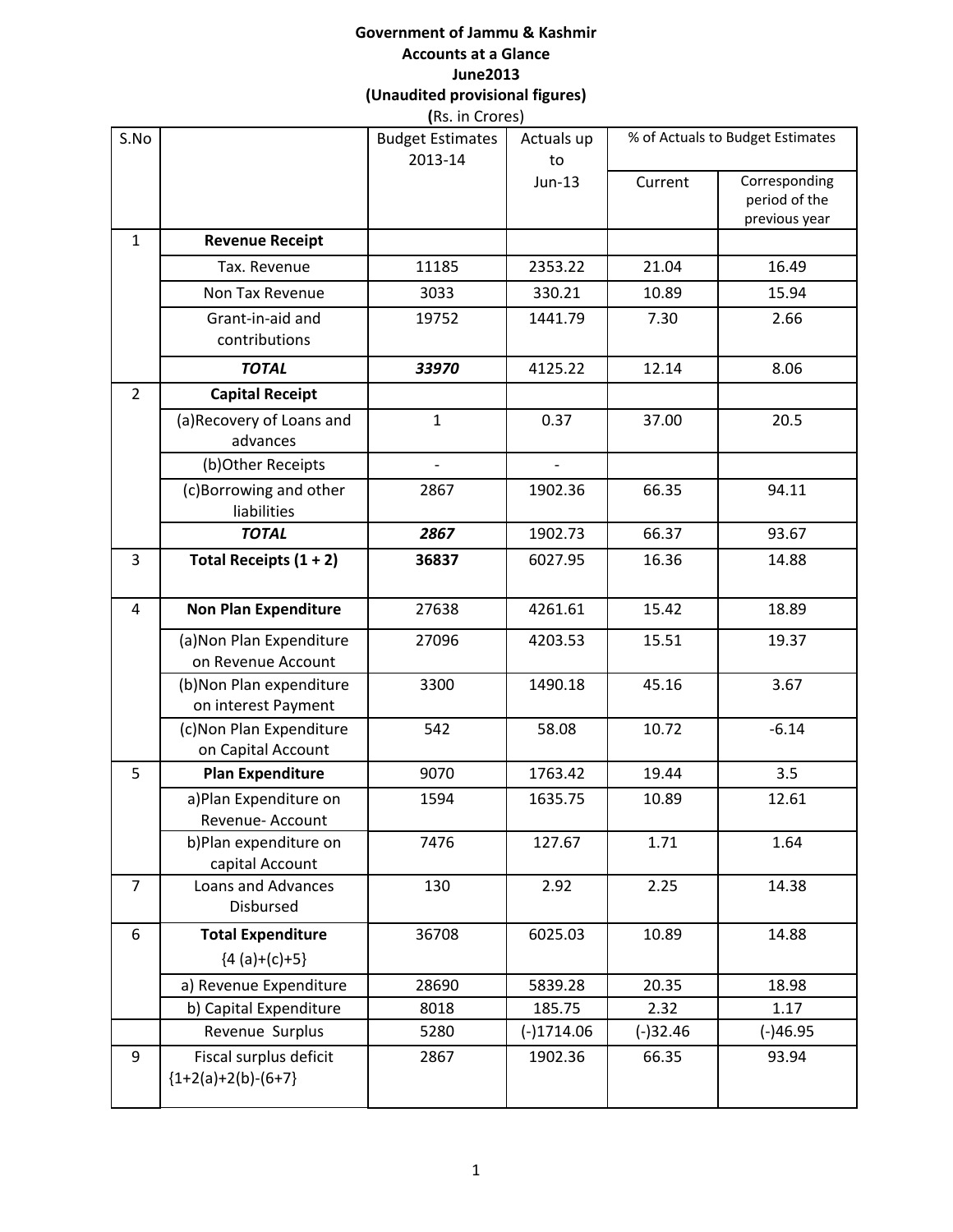# (Format of the Progressive Figures)

### TAX REVENUE

|               |         |             | (Rs. in Crores) |        |             |
|---------------|---------|-------------|-----------------|--------|-------------|
| <b>Months</b> | 2013-14 |             | 2012-13         |        |             |
|               | Monthly | Progressive | Monthly         |        | Progressive |
| April, 2013   | 860.26  | 860.26      |                 | 999.67 | 999.67      |
| May, 2013     | 1119.99 | 1980.25     |                 | 355.81 | 1355.48     |
| June, 2013    | 372.97  | 2533.22     |                 | 238.95 | 1594.43     |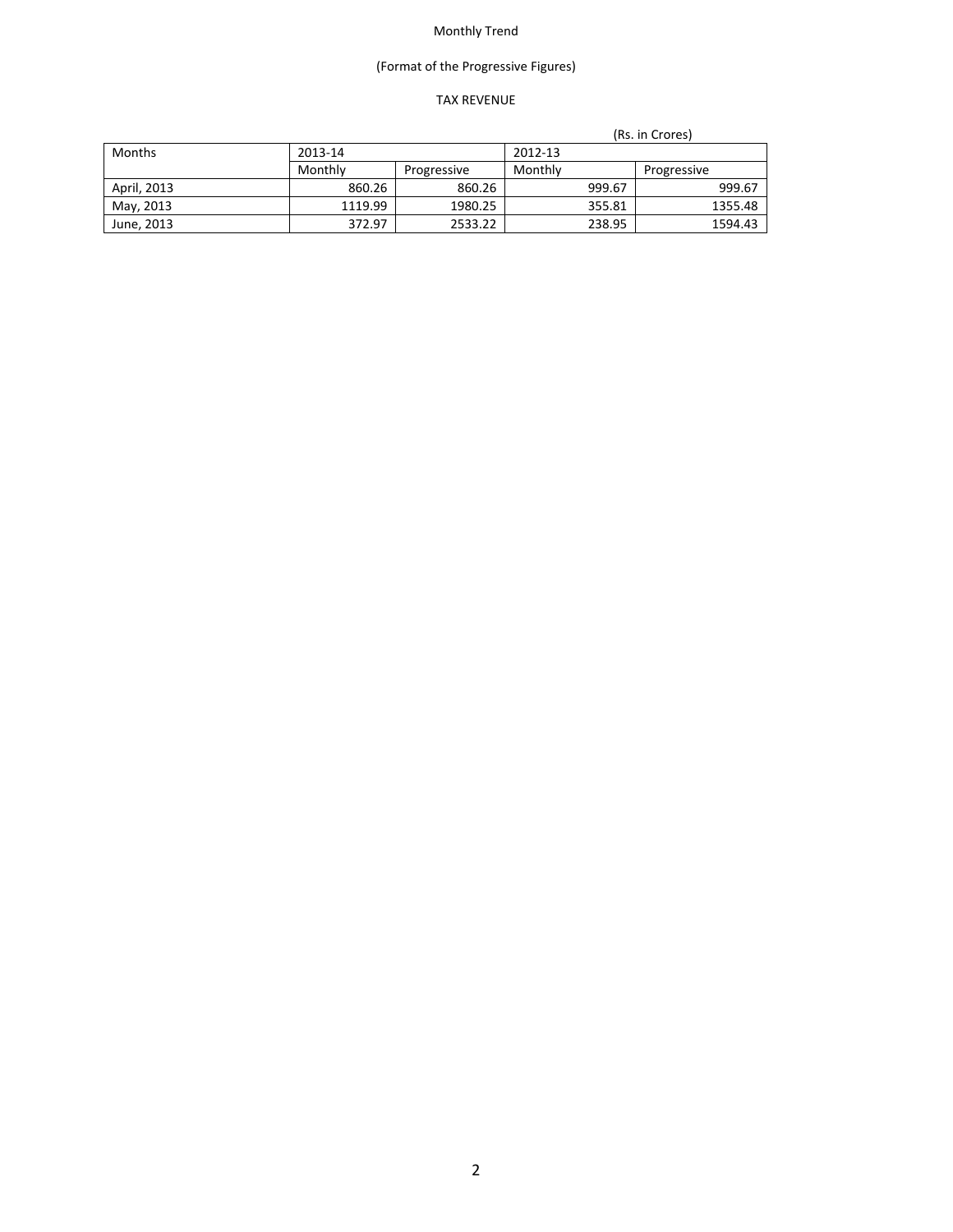# (Format of the Progressive Figures)

### NON‐TAX REVENUE

| <b>Months</b> |                | 2012-13     |                | 2013-14     |  |  |
|---------------|----------------|-------------|----------------|-------------|--|--|
|               | <b>Monthly</b> | Progressive | <b>Monthly</b> | Progressive |  |  |
| April, 2013   | 109.99         | 109.99      | 50.08          | 50.08       |  |  |
| May, 2013     | 107.71         | 217.70      | 217.30         | 267.38      |  |  |
| June, 2013    | 112.51         | 330.21      | 70.41          | 337.79      |  |  |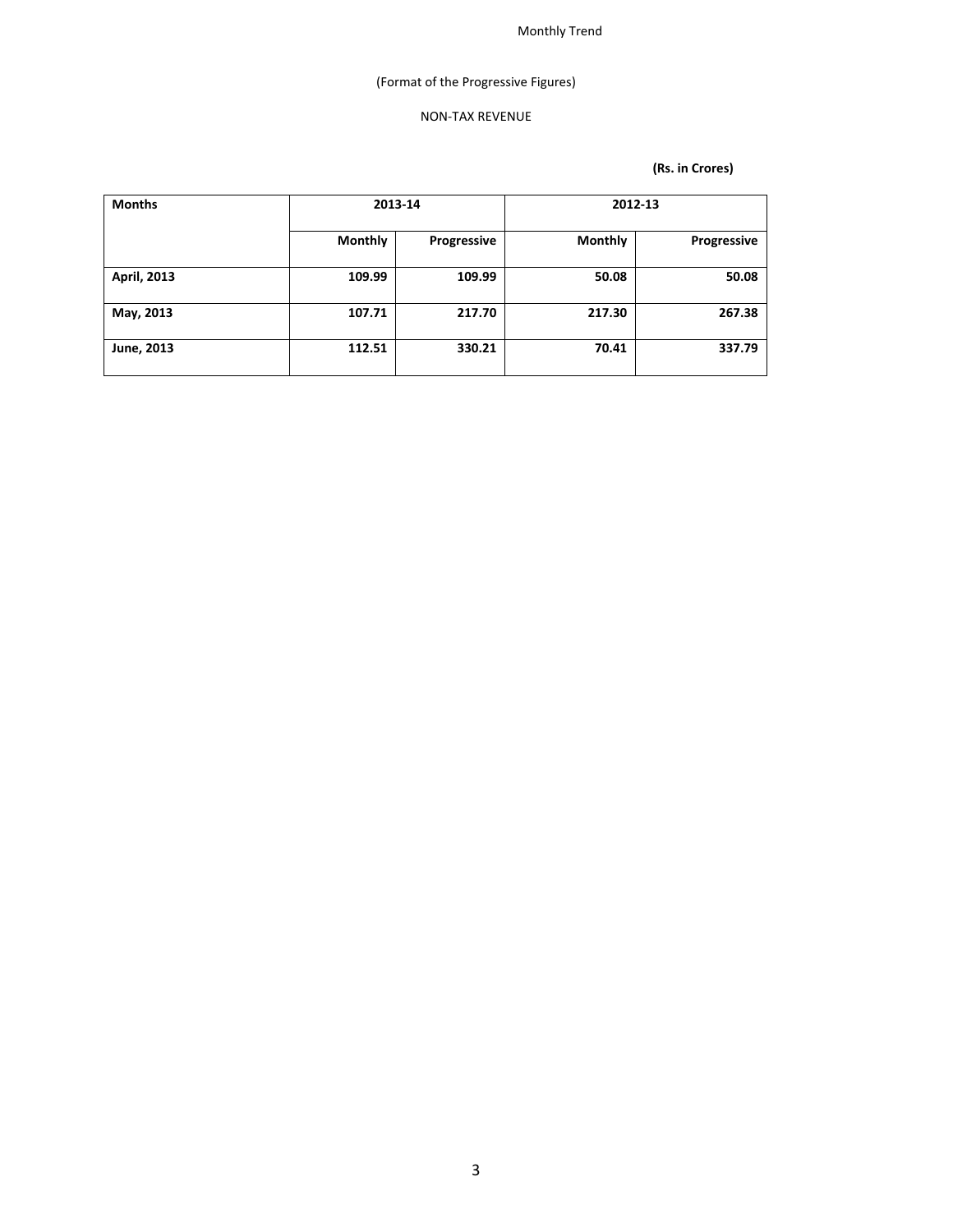### **(Format of the Progressive Figures)**

#### **REVENUE RECEIPTS**

#### **OF GRANT‐IN‐AID AND CONTRIBUTION**

| <b>Months</b> |                | 2013-14     |                | 2012-13     |
|---------------|----------------|-------------|----------------|-------------|
|               | <b>Monthly</b> | Progressive | <b>Monthly</b> | Progressive |
| April, 2013   | -              | -           | 483.00         | 483.00      |
| May, 2013     | 1441.79        | 1441.79     | -              | 483.00      |
| June, 2013    | -              | 1441.79     | 1.50           | 484.50      |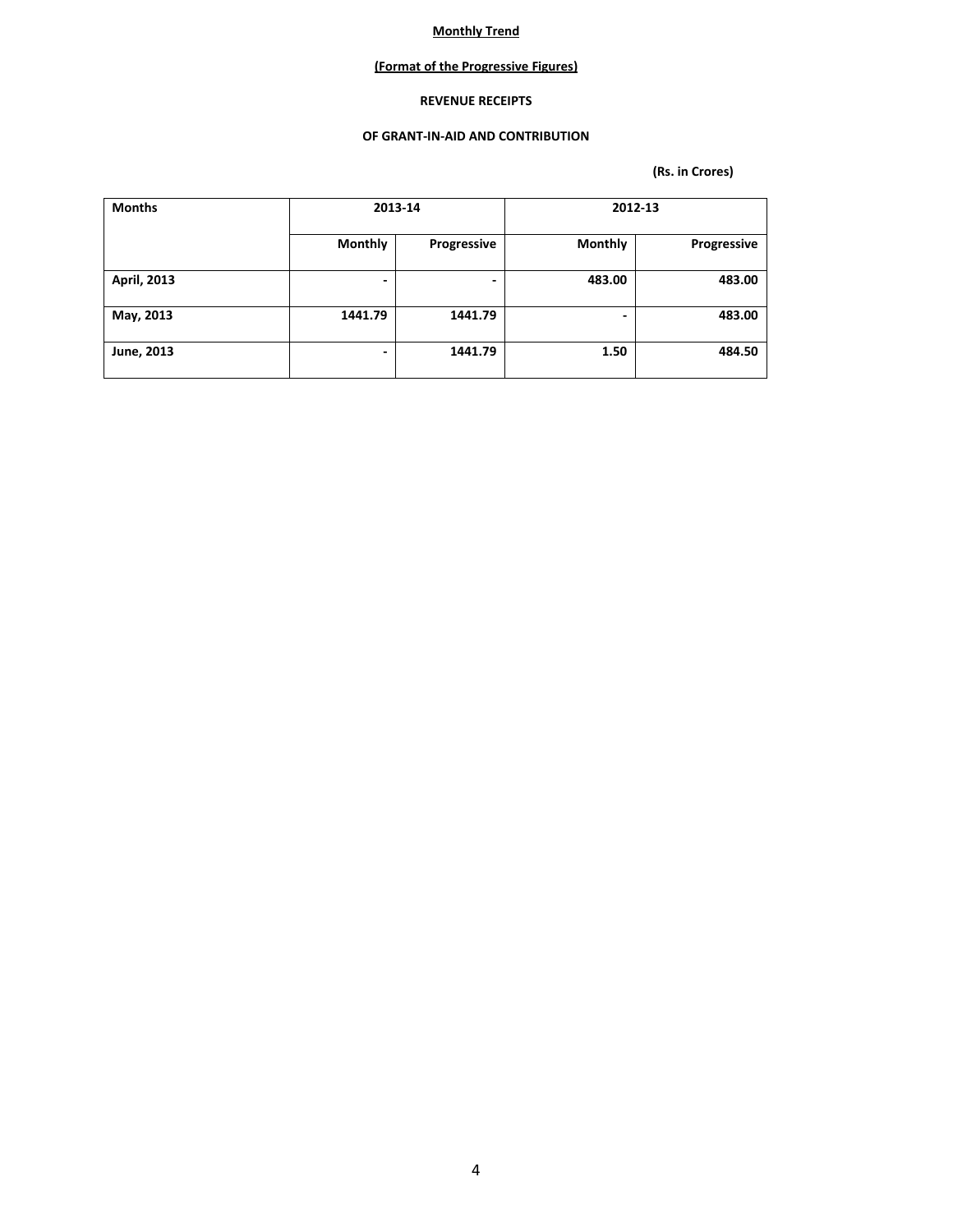### **(Format of the Progressive Figures)**

### **RECOVERY OF LOANS & ADVANCES**

| <b>Months</b> | 2013-14        |             | 2012-13        |             |
|---------------|----------------|-------------|----------------|-------------|
|               | <b>Monthly</b> | Progressive | <b>Monthly</b> | Progressive |
| April, 2013   | 0.15           | 0.15        | 0.14           | 0.14        |
| May, 2013     | 0.10           | 0.25        | 0.10           | 0.24        |
| June, 2013    | 0.12           | 0.37        | 0.17           | 0.41        |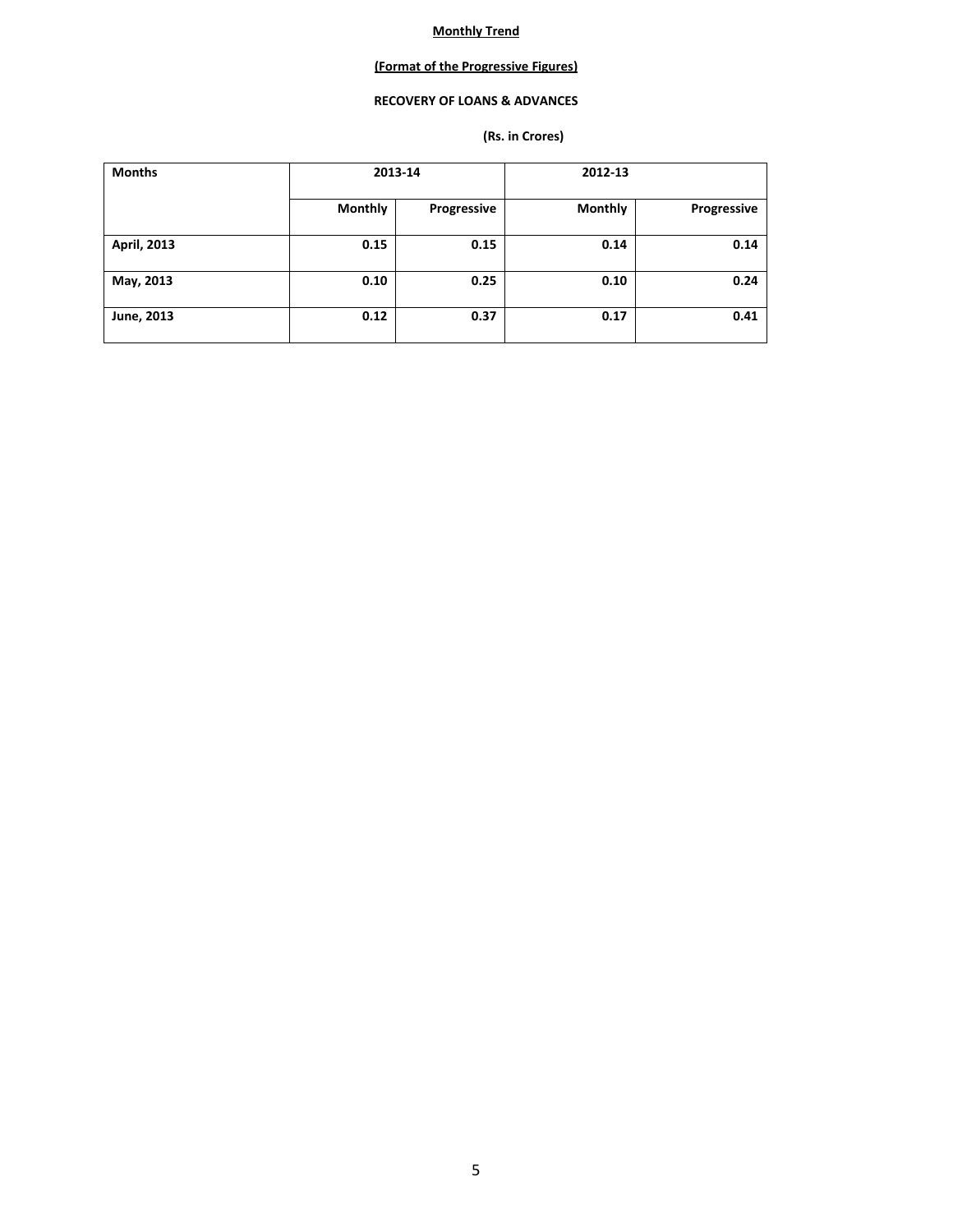### **(Format of the Progressive Figures)**

### **BORROWING & OTHER LIABILITIES**

| <b>Months</b> | 2013-14        |             |                | 2012-13     |
|---------------|----------------|-------------|----------------|-------------|
|               | <b>Monthly</b> | Progressive | <b>Monthly</b> | Progressive |
| April, 2013   | 522.65         | 522.65      | 386.17         | 386.17      |
| May, 2013     | 485.58         | 1008.23     | 919.92         | 1306.09     |
| June, 2013    | 994.13         | 1902.36     | 1118.72        | 2424.81     |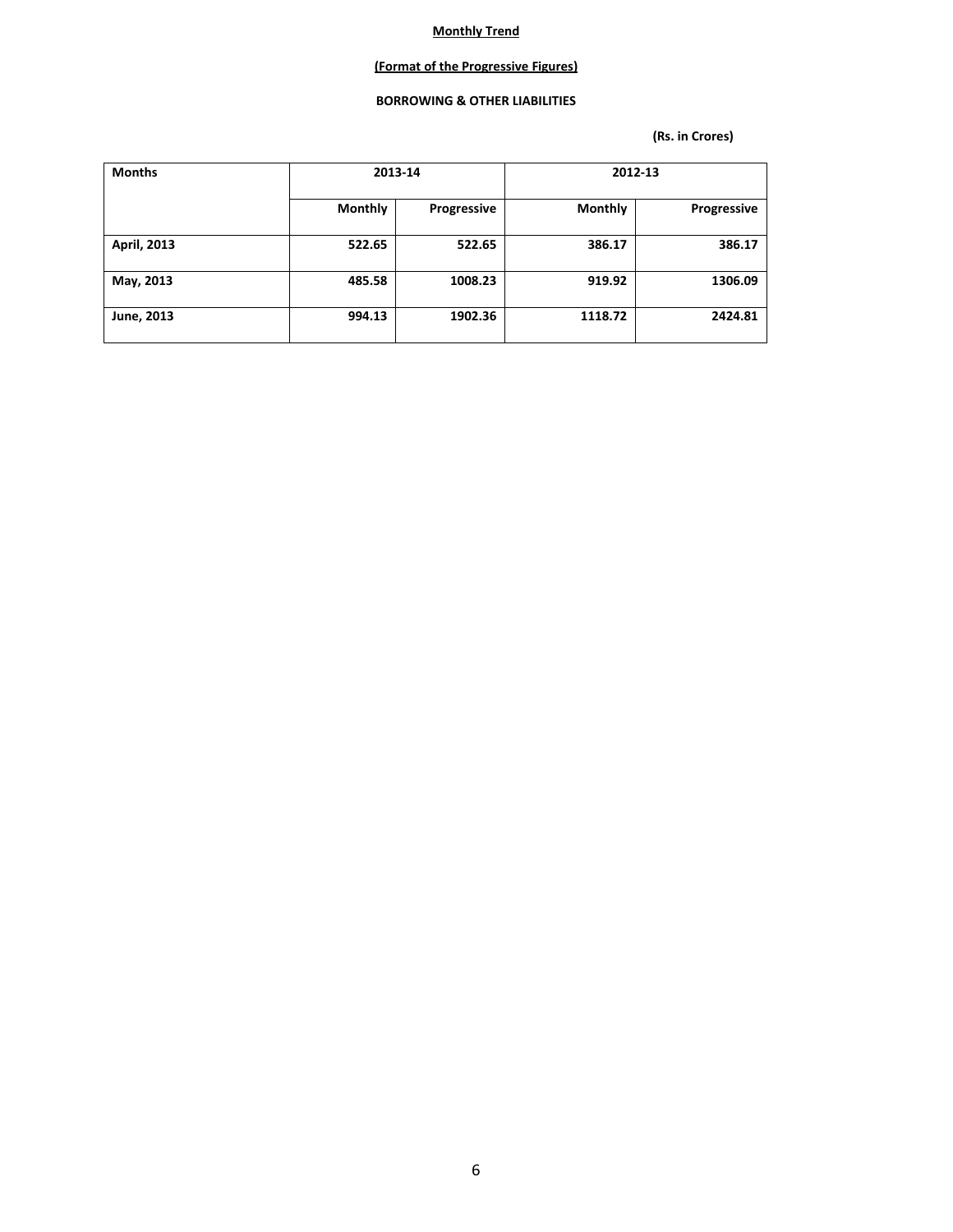### **(Format of the Progressive Figures)**

### **NON PLAN EXPENDITURE ON REVENUE ACCOUNT**

| <b>Months</b> | 2013-14        |             | 2012-13        |             |
|---------------|----------------|-------------|----------------|-------------|
|               | <b>Monthly</b> | Progressive | <b>Monthly</b> | Progressive |
| April, 2013   | 1455.34        | 1455.34     | 1852.09        | 1852.09     |
| May, 2013     | 1516.00        | 2971.34     | 1384.37        | 3236.46     |
| June, 2013    | 1232.19        | 4203.53     | 1326.29        | 4562.75     |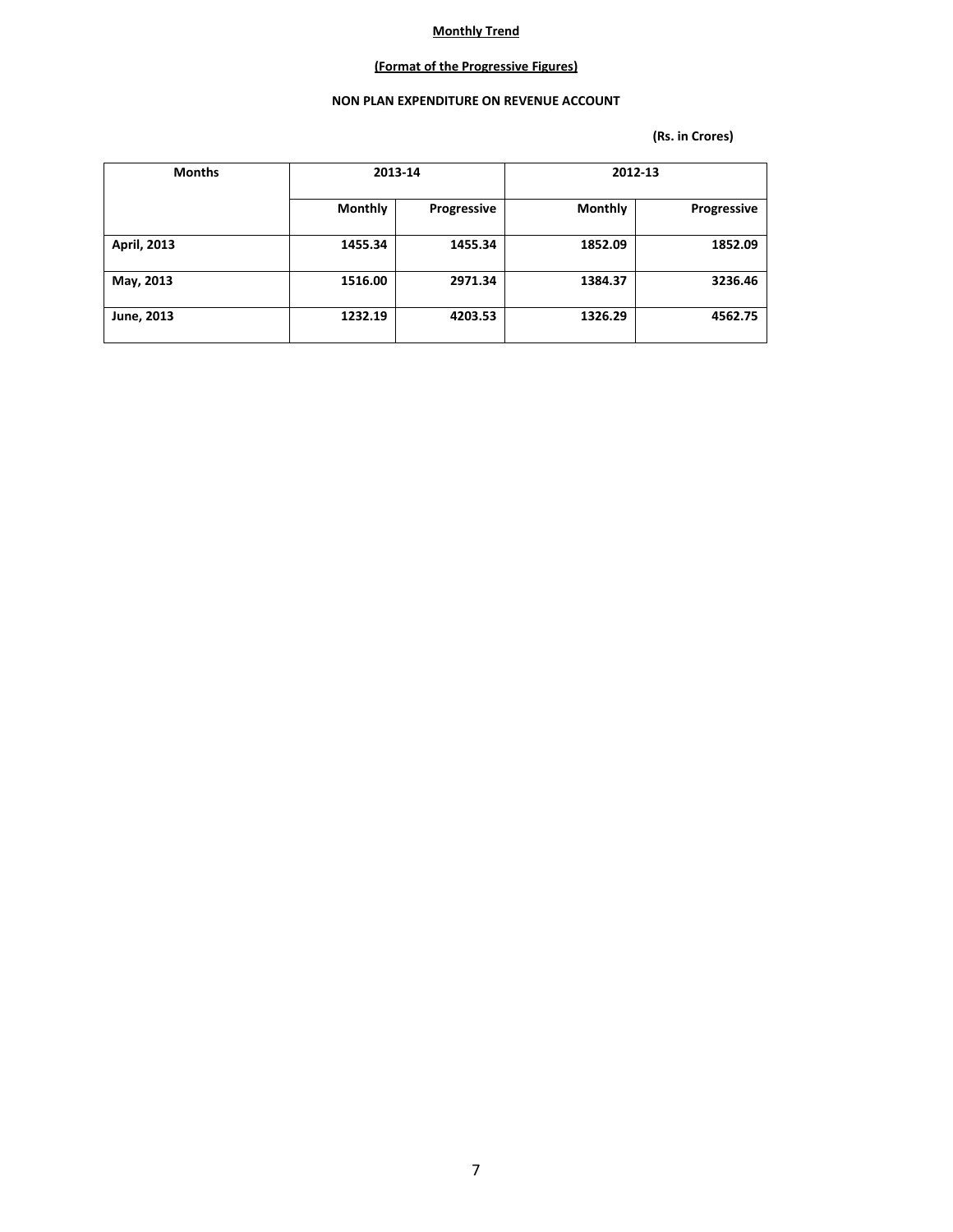### **(Format of the Progressive Figures)**

### **NON PLAN EXPENDITURE ON INTEREST PAYMENT**

| <b>Months</b> |                          | 2013-14     |                | 2012-13     |
|---------------|--------------------------|-------------|----------------|-------------|
|               |                          |             |                |             |
|               | <b>Monthly</b>           | Progressive | <b>Monthly</b> | Progressive |
|               |                          |             |                |             |
| April, 2013   | $\overline{\phantom{0}}$ | ٠           | 96.62          | 96.62       |
|               |                          |             |                |             |
| May, 2013     | 1490.18                  | 1490.18     | -              | 96.62       |
|               |                          |             |                |             |
| June, 2013    | $\overline{\phantom{0}}$ | 1490.19     | 1.23           | 97.85       |
|               |                          |             |                |             |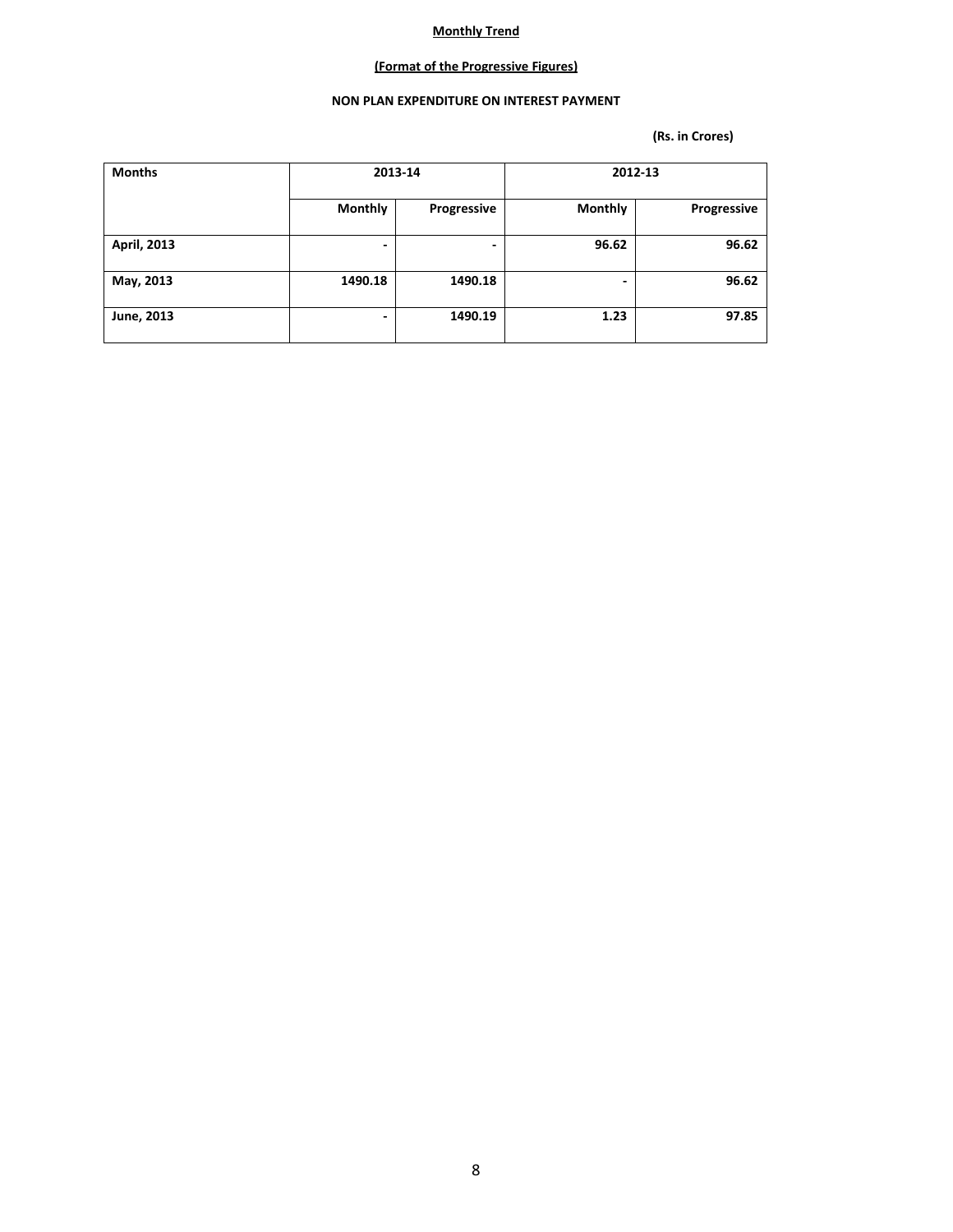### **(Format of the Progressive Figures)**

### **NON PLAN EXPENDITURE ON CAPITAL ACCOUNT**

| <b>Months</b> | 2013-14        |             | 2012-13        |             |
|---------------|----------------|-------------|----------------|-------------|
|               | <b>Monthly</b> | Progressive | <b>Monthly</b> | Progressive |
| April, 2013   | 6.10           | 6.10        | $(-)18.59$     | $(-)18.59$  |
| May, 2013     | 20.60          | 26.70       | $(-)1.93$      | $(-)20.52$  |
| June, 2013    | 31.38          | 58.08       | $(-)7.03$      | $(-)27.55$  |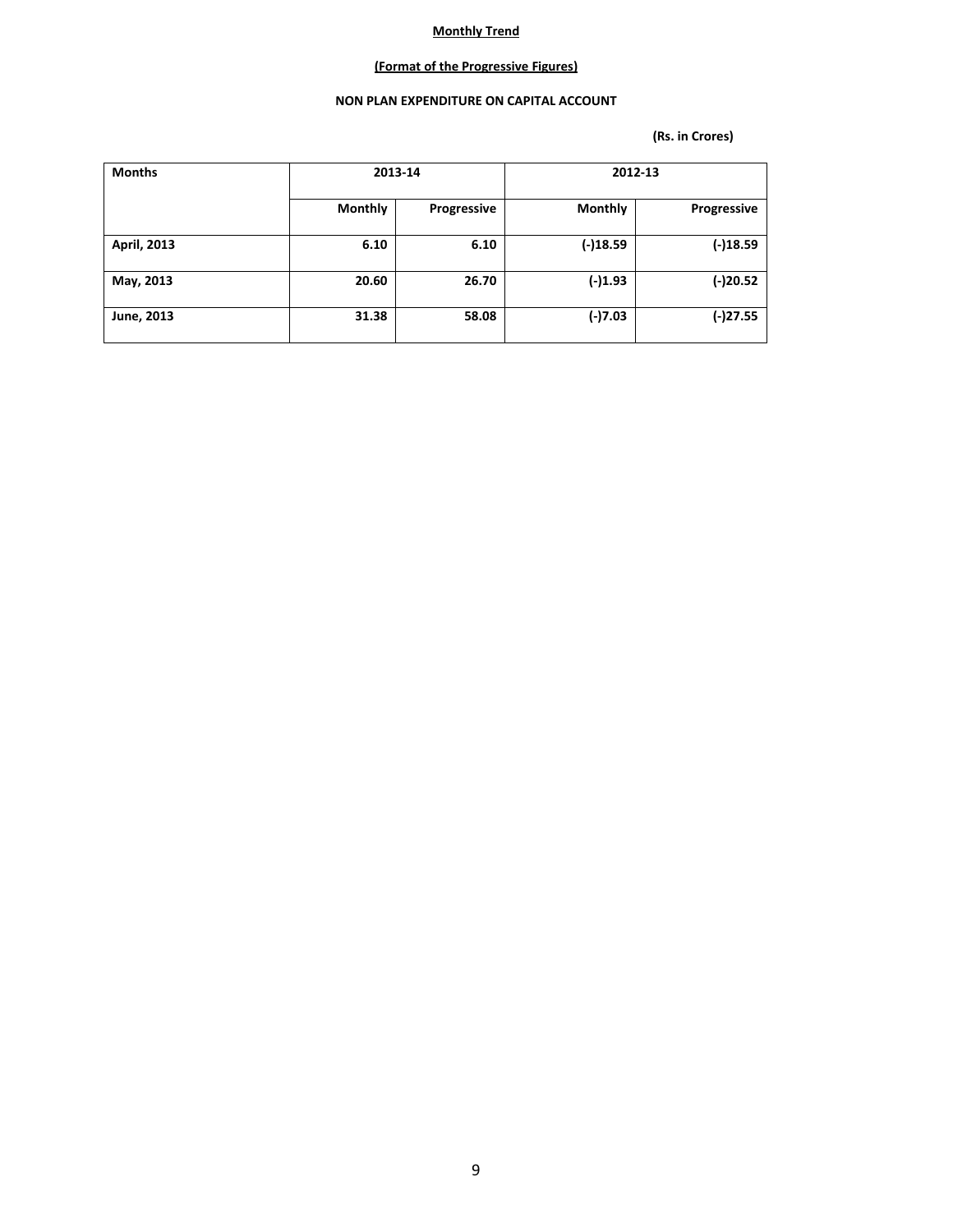### **(Format of the Progressive Figures)**

### **PLAN EXPENDITURE ON REVENUE ACCOUNT**

| <b>Months</b> |                | 2013-14     |                | 2012-13     |  |
|---------------|----------------|-------------|----------------|-------------|--|
|               | <b>Monthly</b> | Progressive | <b>Monthly</b> | Progressive |  |
| April, 2013   | 33.99          | 33.99       | 76.26          | 76.26       |  |
| May, 2013     | 1531.31        | 1565.30     | 58.56          | 134.82      |  |
| June, 2013    | 70.45          | 1635.75     | 46.46          | 181.28      |  |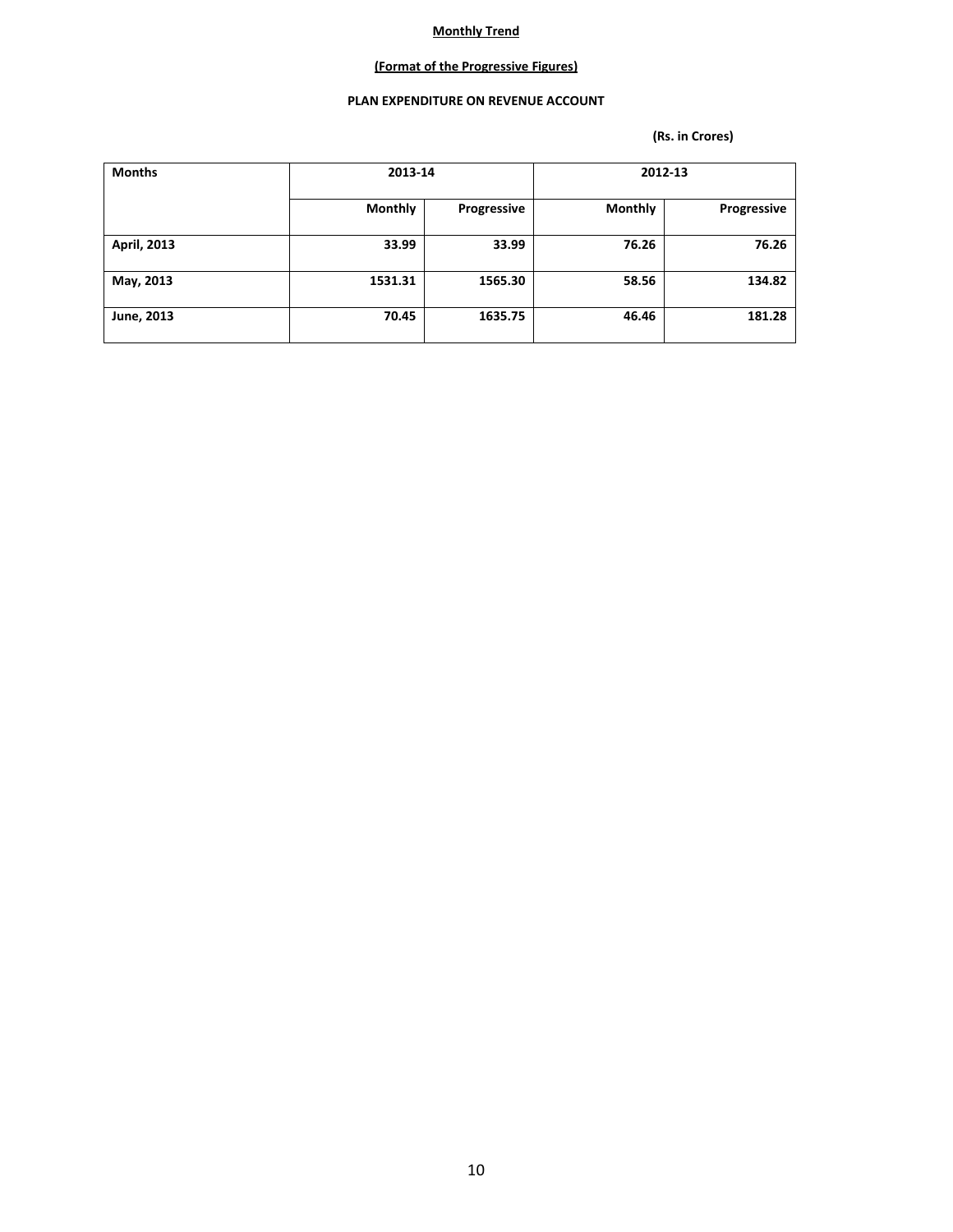### **(Format of the Progressive Figures)**

### **PLAN EXPENDITURE ON CAPITAL ACCOUNT**

| <b>Months</b> | 2013-14        |             | 2012-13        |             |
|---------------|----------------|-------------|----------------|-------------|
|               | <b>Monthly</b> | Progressive | <b>Monthly</b> | Progressive |
| April, 2013   | $(-)3.18$      | (-)3.18     | 9.30           | 9.30        |
| May, 2013     | 86.26          | 83.08       | 42.89          | 52.19       |
| June, 2013    | 44.59          | 127.67      | 63.19          | 115.38      |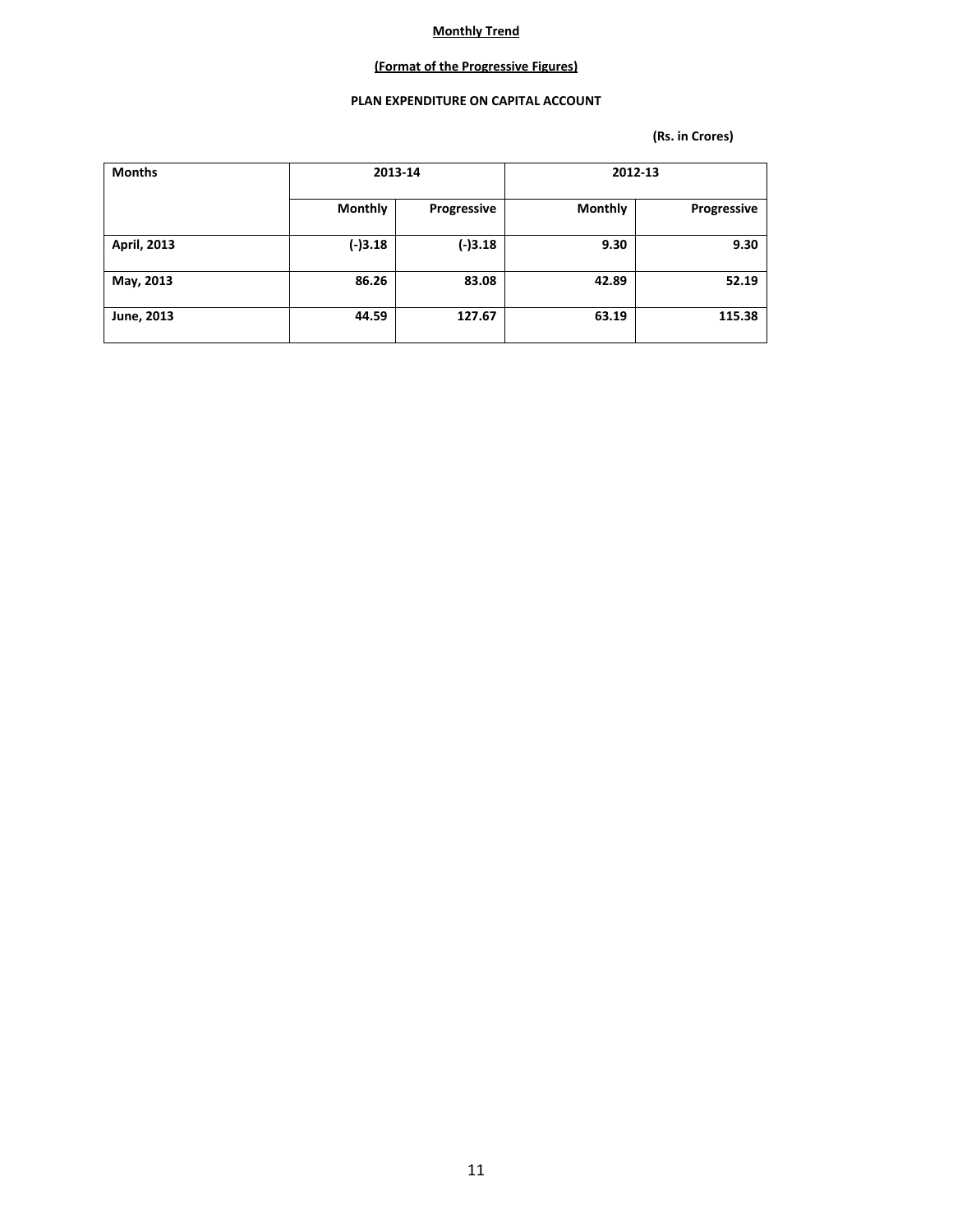### **(Format of the Progressive Figures)**

### **TOTAL EXPENDITURE ON REVENUE ACCOUNT**

| <b>Months</b> | 2013-14        |             | 2012-13        |             |
|---------------|----------------|-------------|----------------|-------------|
|               | <b>Monthly</b> | Progressive | <b>Monthly</b> | Progressive |
| April, 2013   | 1489.33        | 1489.33     | 1928.35        | 1928.35     |
| May, 2013     | 3047.31        | 4536.64     | 1442.93        | 3371.28     |
| June, 2013    | 1302.64        | 5839.28     | 1372.75        | 4744.03     |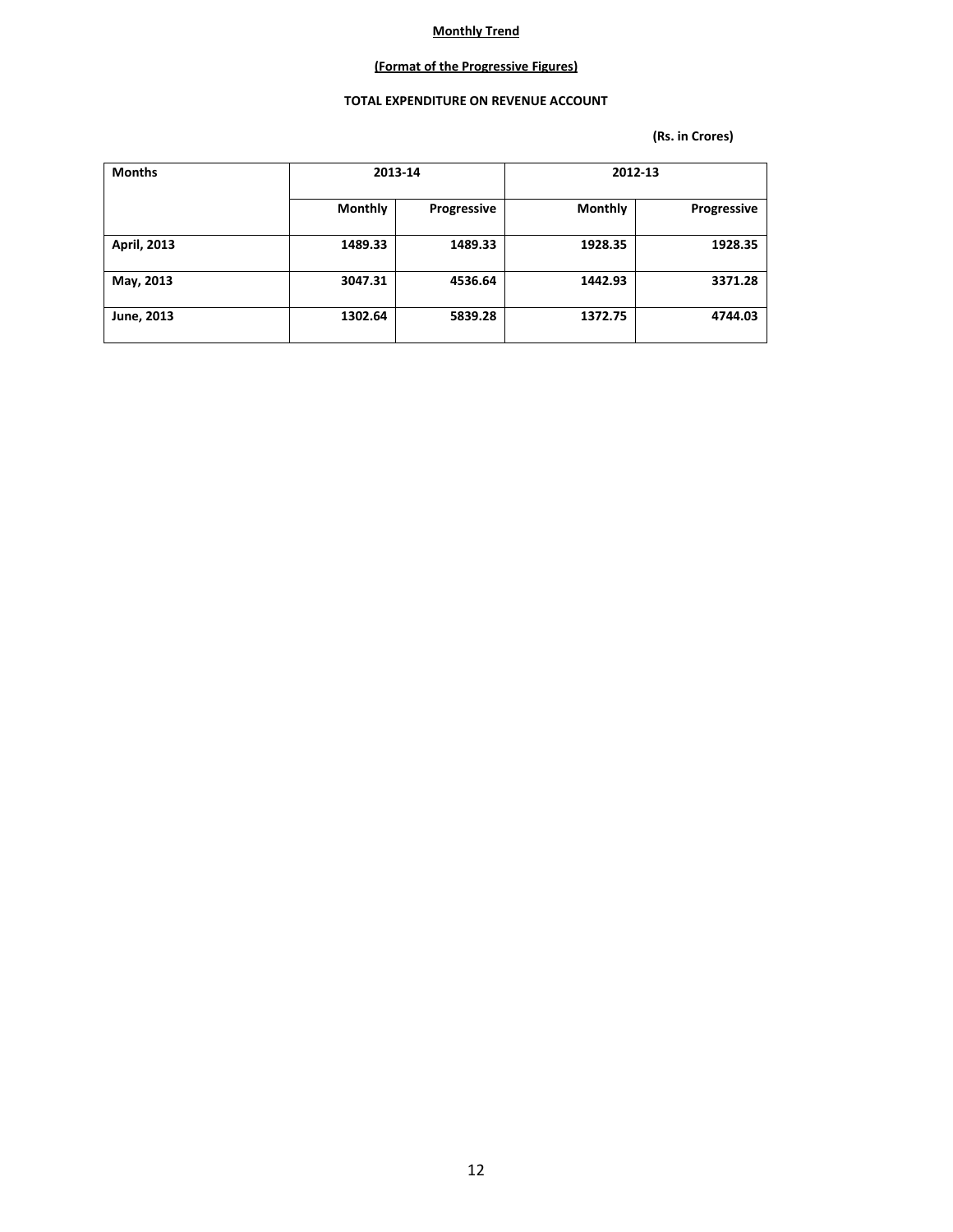### **(Format of the Progressive Figures)**

### **TOTAL EXPENDITURE ON CAPITAL ACCOUNT**

| <b>Months</b> | 2013-14        |             | 2012-13        |             |  |
|---------------|----------------|-------------|----------------|-------------|--|
|               | <b>Monthly</b> | Progressive | <b>Monthly</b> | Progressive |  |
| April, 2013   | 2.92           | 2.92        | $(-)9.29$      | $(-)9.29$   |  |
| May, 2013     | 106.86         | 109.78      | 40.96          | 31.67       |  |
| June, 2013    | 75.97          | 185.75      | 56.16          | 87.83       |  |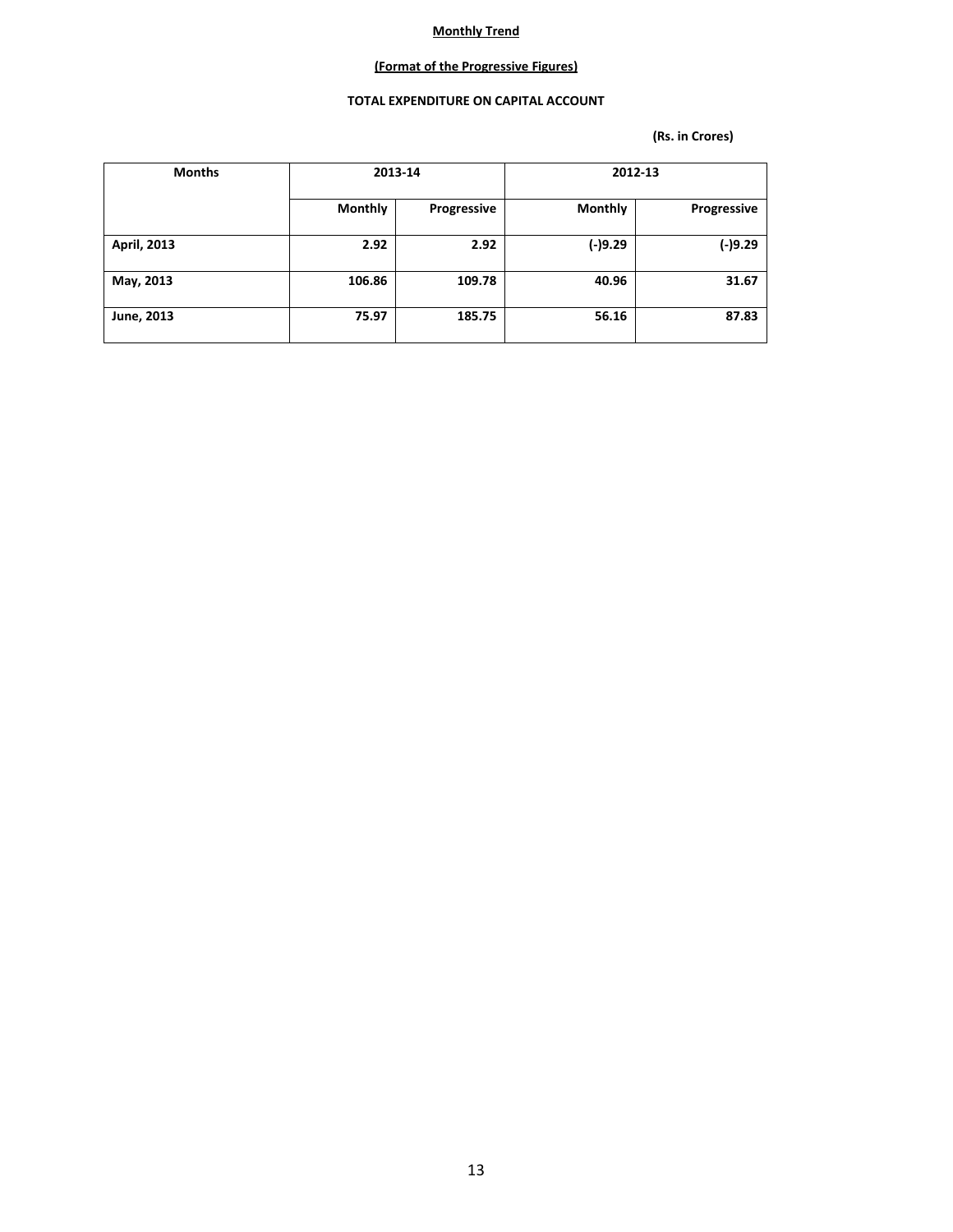### **(Format of the Progressive Figures)**

### **LOANS & ADVANCES DISBURSED**

| <b>Months</b> | 2013-14        |             | 2012-13        |             |  |
|---------------|----------------|-------------|----------------|-------------|--|
|               | <b>Monthly</b> | Progressive | <b>Monthly</b> | Progressive |  |
| April, 2013   | 0.80           | 0.80        | ---            | ----        |  |
| May, 2013     | 1.00           | 1.80        | 9.24           | 9.24        |  |
| June, 2013    | 1.12           | 2.92        | 0.83           | 10.07       |  |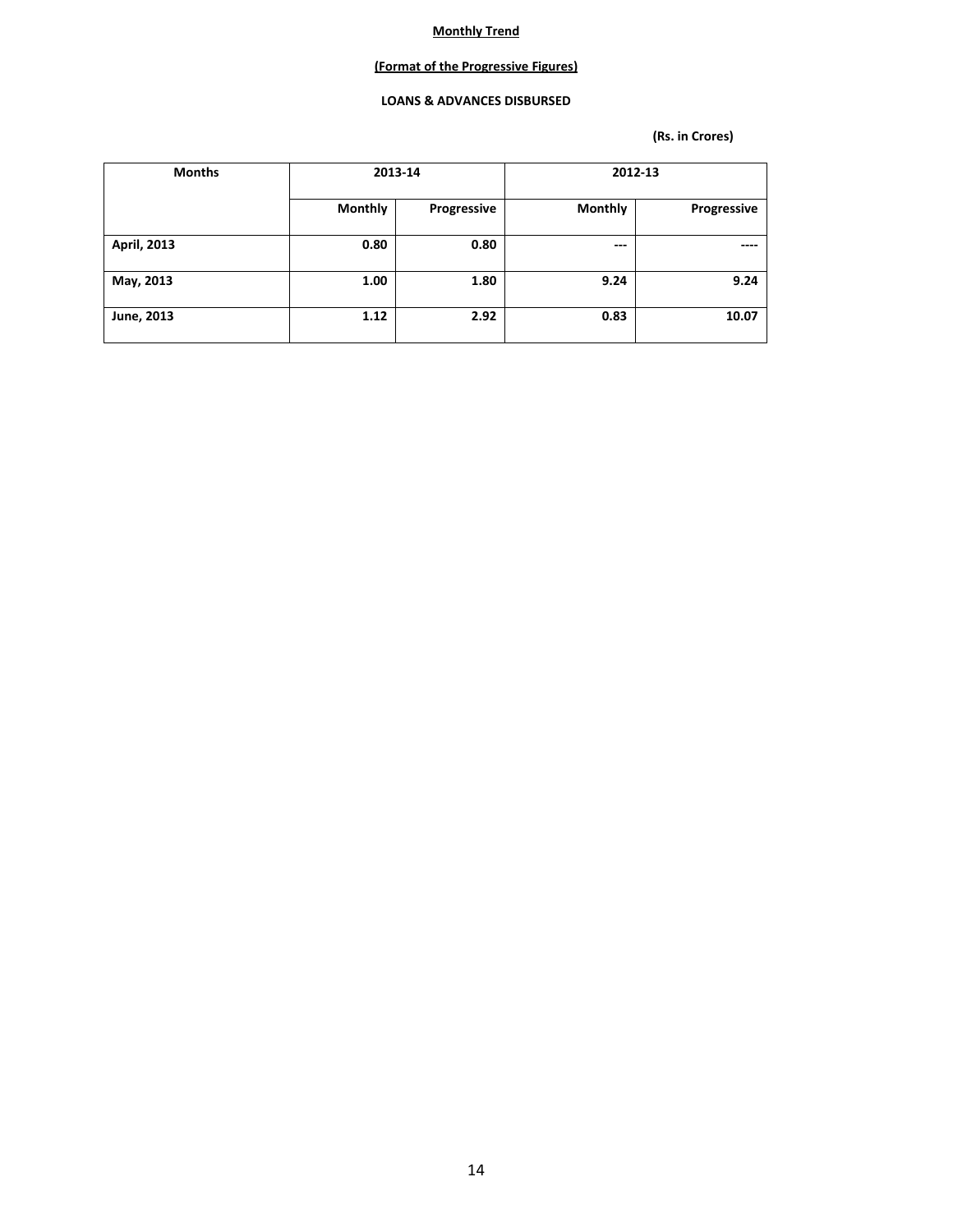### **(Format of the Progressive Figures)**

### **REVENUE SURPLUS**

| <b>Months</b> | 2013-14        |             | 2012-13        |                    |  |
|---------------|----------------|-------------|----------------|--------------------|--|
|               | <b>Monthly</b> | Progressive | <b>Monthly</b> | <b>Progressive</b> |  |
| April, 2013   | $(-)519.08$    | $(-)519.08$ | $(-)395.60$    | $(-)395.60$        |  |
| May, 2013     | (-)377.82      | (-)896.90   | $(-)869.82$    | (-)1265.42         |  |
| June, 2013    | $(-)817.16$    | (-)1714.06  | $(-)1061.90$   | (-)2327.32         |  |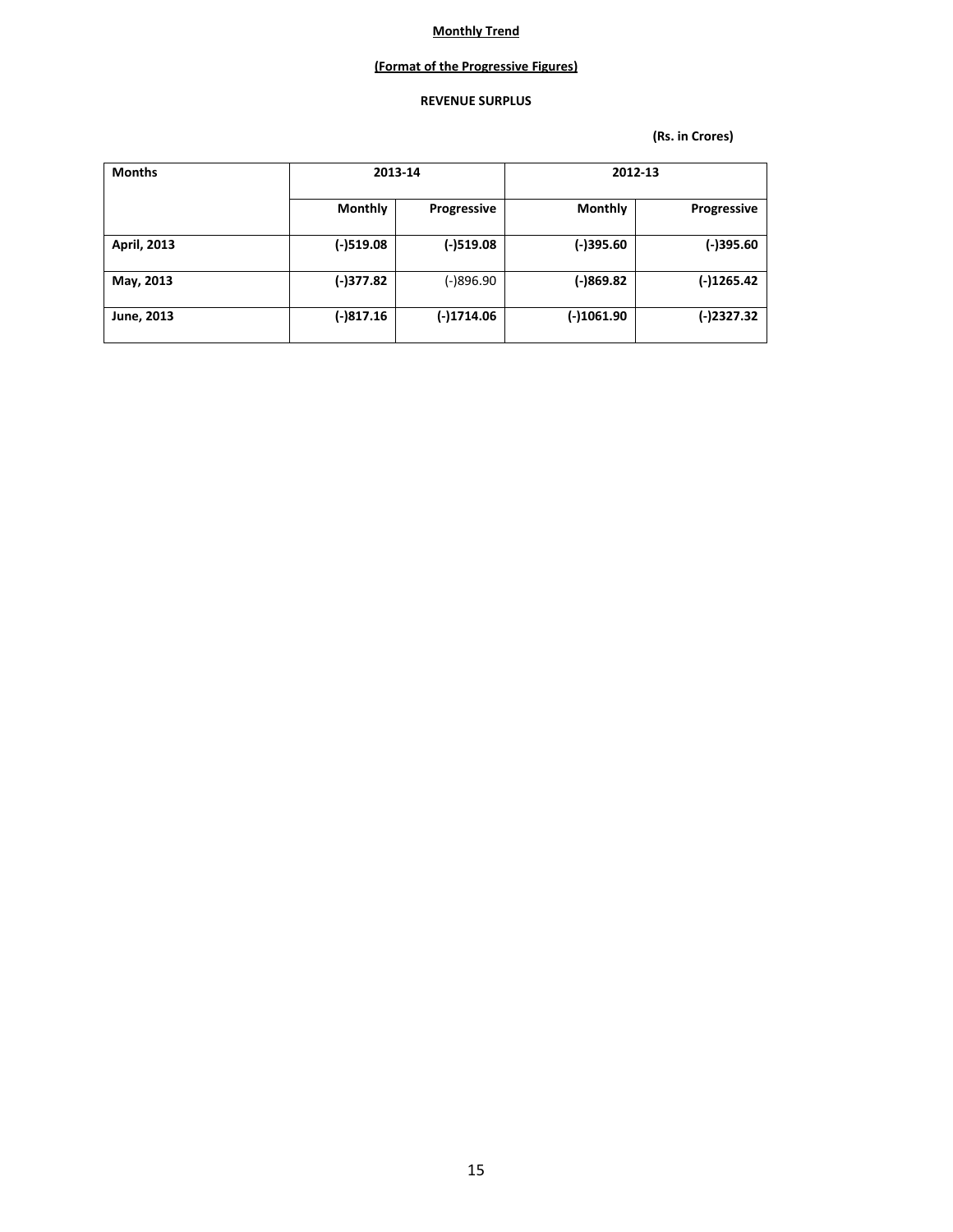### **(Format of the Progressive Figures)**

### **FISCAL DEFICIT**

| <b>Months</b> | 2013-14        |             | 2012-13        |             |  |
|---------------|----------------|-------------|----------------|-------------|--|
|               | <b>Monthly</b> | Progressive | <b>Monthly</b> | Progressive |  |
| April, 2013   | 522.65         | 522.65      | 386.17         | 386.17      |  |
| May, 2013     | 485.58         | 1008.23     | 919.92         | 1306.09     |  |
| June, 2013    | 894.13         | 1902.36     | 1118.72        | 2424.81     |  |